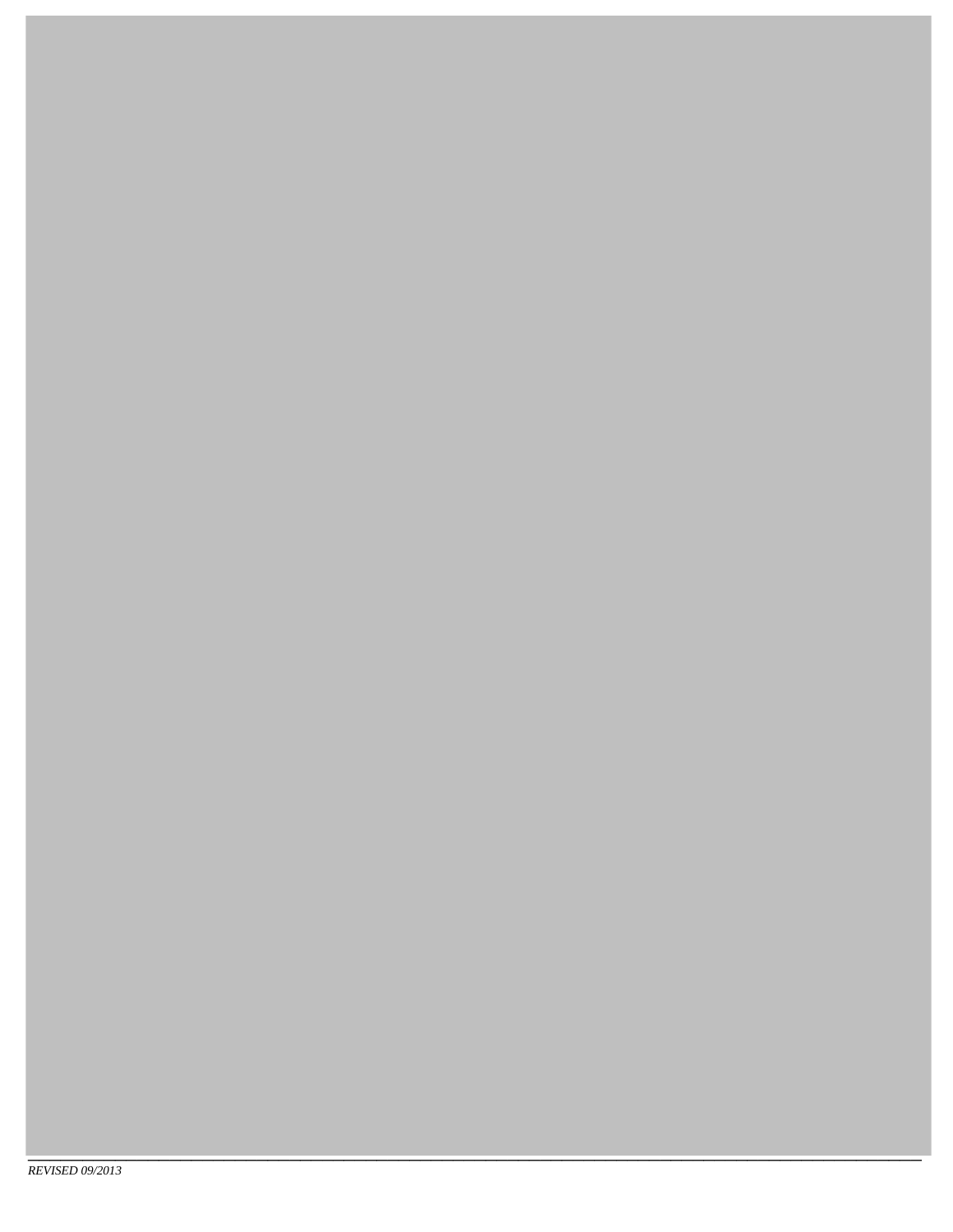#### **THOROUGHLY COMPLETE ALL OF THE FOLLOWING SECTIONS OF THIS OFFICIAL APPLICATION**

| <b>Position/Examination Title:</b> |                           |
|------------------------------------|---------------------------|
| Applicant's Name:                  | <b>Social Security #:</b> |

## **EDUCATION:**

| <b>Type of School</b>               | Name & Address<br>of School | $From - To$<br>(Mo. & Yr.) | <b>Degree</b><br>Program | <b>Degree Awarded</b> |
|-------------------------------------|-----------------------------|----------------------------|--------------------------|-----------------------|
| <b>High School or</b><br><b>GED</b> |                             |                            |                          | GED#                  |
| College                             |                             |                            |                          |                       |
| <b>Graduate school</b><br>or other  |                             |                            |                          |                       |

### **LEVEL OF EDUCATION: Please select highest level of education completed.**

High School (a) Associate (b) Bachelor (b) Master (b) Doctorate

# **LICENSES/CERTIFICATES OR OTHER AUTHORIZATIONS TO PRACTICE A SKILL, TRADE OR PROFESSION:**

| <b>Skill, Trade or Profession</b> | License or<br>Certificate # | <b>Issued by: (City, State,  </b><br>or Agency) | <b>License Dates</b><br>From - To | Permanent<br>$\mathbf{N}\mathbf{0}$<br><b>Yes</b> |
|-----------------------------------|-----------------------------|-------------------------------------------------|-----------------------------------|---------------------------------------------------|
|                                   |                             |                                                 |                                   |                                                   |
|                                   |                             |                                                 |                                   |                                                   |

## **DRIVERS LICENSE INFORMATION:** (Complete only if the position you are applying for requires a driver's license.)

| None              | Out of State | (Indicate State) |               | New York State |  |
|-------------------|--------------|------------------|---------------|----------------|--|
| Motorist ID $#$ : |              | Class:           |               |                |  |
| Restrictions:     |              |                  | Endorsements: |                |  |

**WORK EXPERIENCE:** DO **NOT** SUBSTITUTE A RESUME FOR THIS SECTION. Complete all information required. *Describe in detail all duties performed which are relevant to the position for which you have applied*. (Vagueness will not be ruled in your favor.) A resume may be attached to this application only as a supplement to the information that you are providing.

| <b>Length of Employment</b><br>Employer<br>To:<br>From: |  |  | <b>Address</b> |
|---------------------------------------------------------|--|--|----------------|
| Hours worked per week:                                  |  |  | Duties:        |
| Title:                                                  |  |  |                |
| <b>Type of Business:</b>                                |  |  |                |
| Name & Title of Supervisor:                             |  |  |                |
| <b>Reason for Leaving:</b>                              |  |  |                |